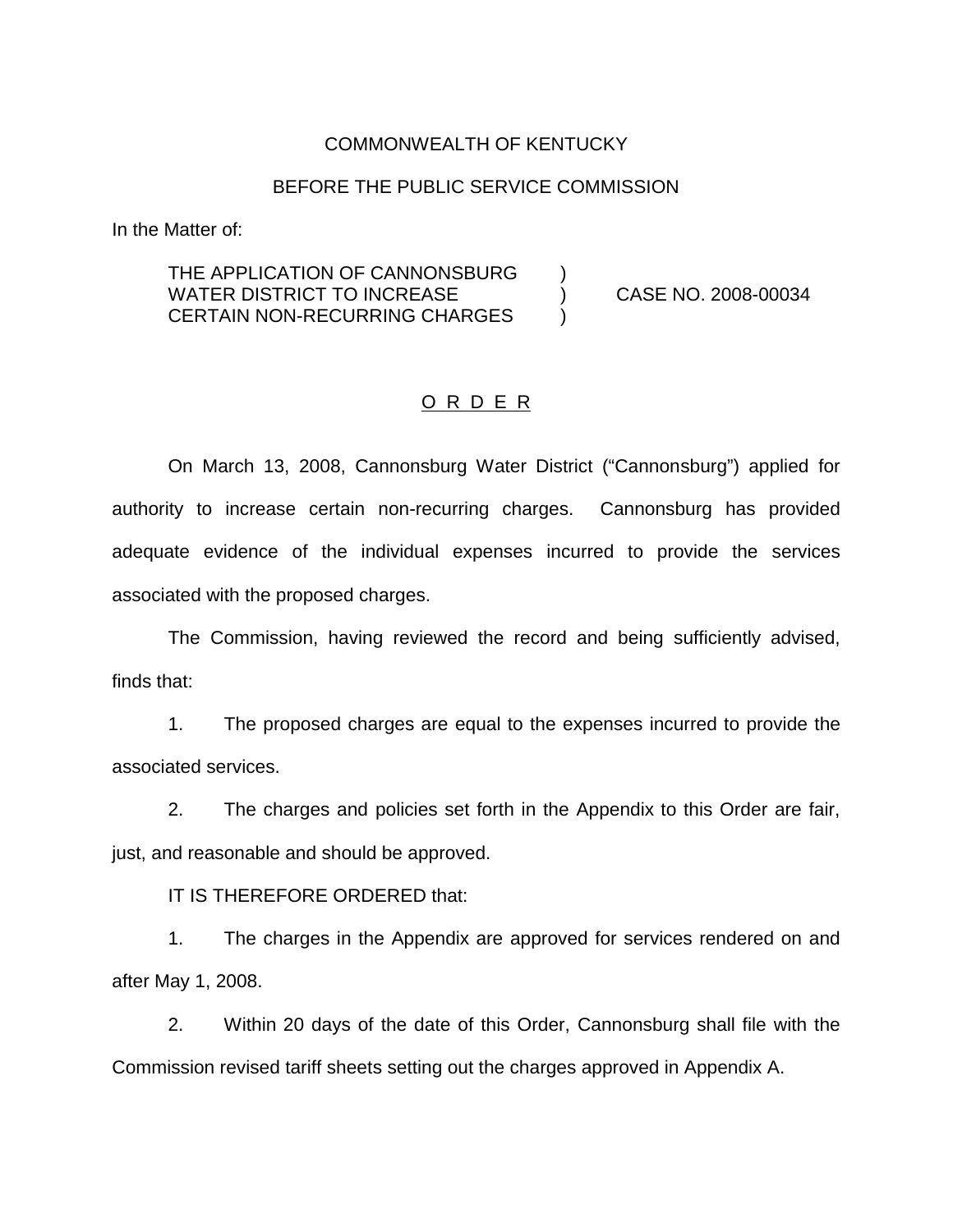Done at Frankfort, Kentucky, this 4<sup>th</sup> day of April, 2008.

By the Commission

TES Ifuntso Executive Director

Case No. 2008-00034